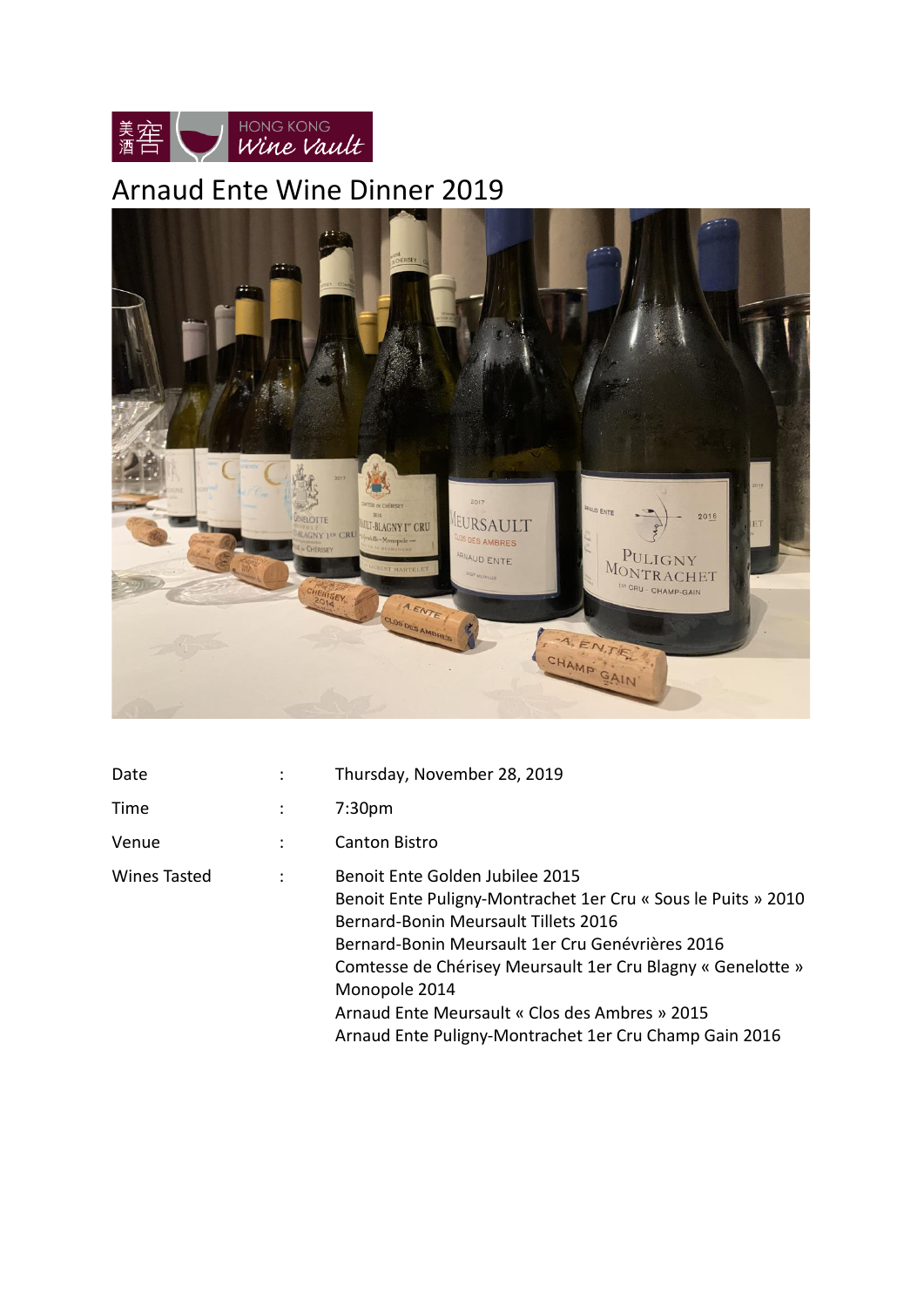*It was a very special evening with the presence of Louis Ente, son of Arnaud Ente and nephew of Benoit Ente, to host a wine dinner featuring not one, but four domaines that produce some of the finest white wines from the region.*

### *Arnaud Ente*

*Here is the most acclaimed white Burgundy winemaker as well as the most sought white Burgundy wines for the last 8 to 10 years. Awarded "Man of the year" by Michel Bettane in 2013, the wines are "a model for the others" says the French wine critic. Arnaud Ente only owns 4.5 hectares of vineyards mostly in Meursault. His Bourgogne Chardonnay questions Villages and even Premiers Crus, his Meursault Village can be easily taken for a Grand Cru… The other Cuvées, such as "Clos des Ambres", "Sève du Clos", "Goutte d'Or", "Champ Gain" and "Referts" go beyond.* 



#### *Benoit Ente*

*Amongst the best examples of Puligny-Montrachet! Benoit is the youngest brother of Arnaud. Both brothers cooperate and exchange a lot to go further in their quest of purity and tension. For the last 8 years, Benoit Ente has increased the level of quality and purity of his wines to reach the close circle of the "Top 3" of Puligny-Montrachet. As a result, Michel Bettane gave the fourth star to this Domaine.* 

#### *Bernard-Bonin*

*The Queen of Meursault! Unique and unforgettable style! Veronique Bonin's production is as tiny as Arnaud Ente or Benoit Ente. Between 2 to 3,000 bottles per Cuvée. She owns amongst the best Terroirs of Meursault; Genevrières, Charmes-Dessus, Tillets, Clos du Cromin, Limozin. Bernard-Bonin's (aka "B.B.") wines combine Meursault's old style; richness and aromatics with modern style; freshness, acidity backbone and mineral tension! The archetype of what an excellent Meursault should be!* 

#### *Comtesse de Chérisey*

*A little germ of Meursault! Not to be missed! The Comtesse de Chérisey owns amongst the best Terroir of the upper slope of Meursault – one of them being a Monopole - located in the hamlet of Blagny. "This the new 1er Cru Perrières", says Michel Bettane who does like this winery. This is a pure, classical and timeless Meursault. The Premier Cru "Genelotte", monopole of the Comtesse de Chérisey may be amongst the very best Terroir of Meursault today because of global warming. A must try!*